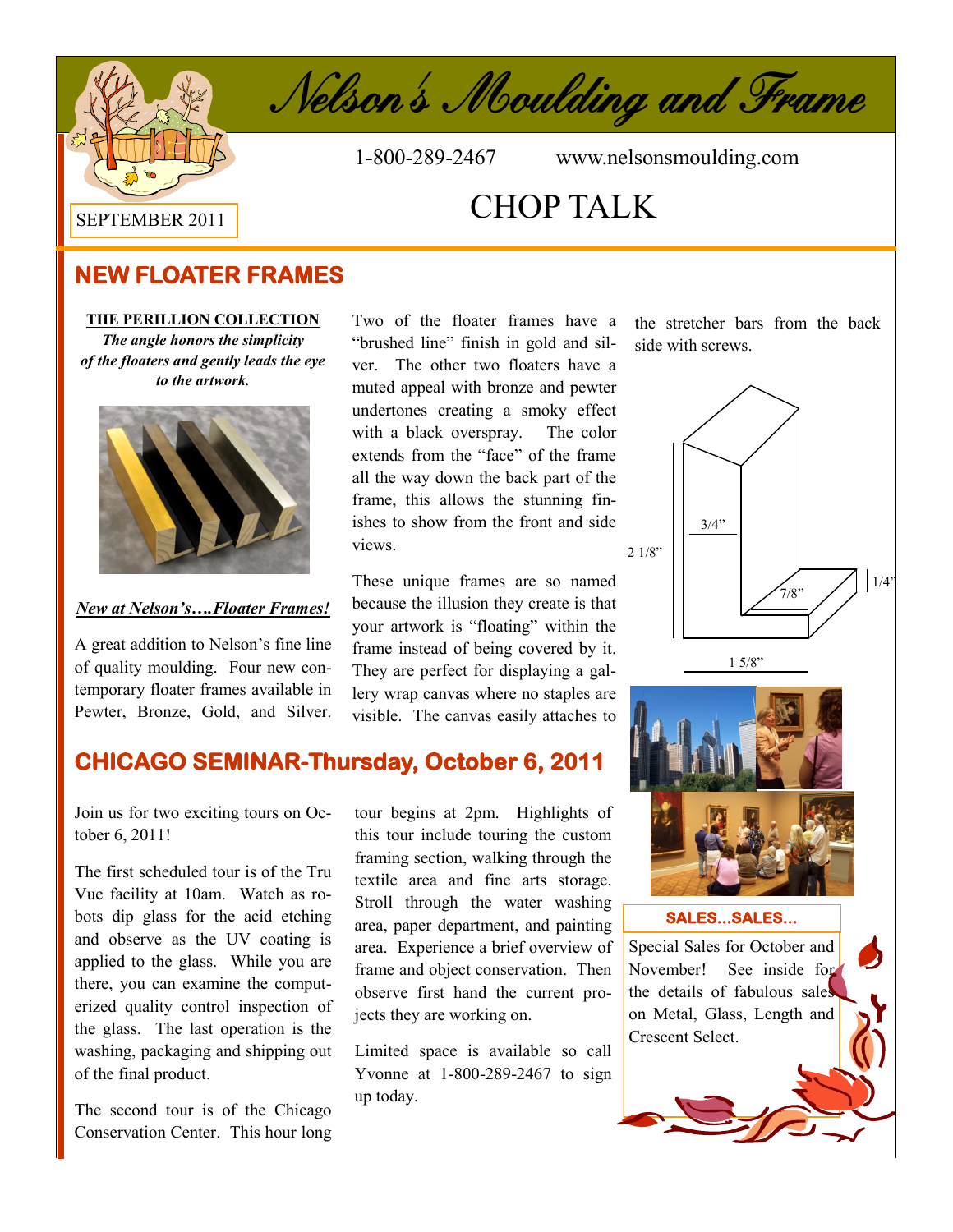### **www.nelsonsmoulding.com**

Nelson's Moulding and Frame has a fantastic website and everything is now available to view on-line. Browse through 1,500 full color pictures of our fine quality moulding conveniently sorted by moulding number, style or collection. Discover new framing products and always have the most current pricing at your fingertips.

To sign up to view sales and pricing just go to www.nelsonsmoulding.com. Click on the "Sign-in" button. Fill out the first time user form. Click on the

"submit" button and within 24 business hours a password will be emailed to you.



### *NEW ON THE WEBSITE!*

Periodically, look forward to something new to view on our website.

∙A new collection ∙A new product ∙Special sales ∙Important new information

We will be adding a section for "discontinued items". The discontinued items can be located under "Moulding" at the very bottom on the list on the website. This will keep you up-to-date on products that are no longer available, supplies, matboard or a wood/metal moulding that has been discontinued.

## **UPPER MIDWEST PPFA TRADE SHOW!**

Nelson's will be setting up a booth at the Upper Midwest PPFA Trade Show on Monday, October 17, 2011 from 9am until 5pm located at Northland Inn -Brooklyn Park, MN.

Working together is essential for survival in strained economic times. This year several PPFA chapters, including the North Central PPFA Chapter and the Heartland Chapter which represents Iowa and Illinois, have joined to make the largest PPFA trade show in the Midwest area.

In addition to the picture framing industry, the Midwest Trade Show is also inviting associated members of the PPA (Professional Photographers of America), the PMAI (Photo Marketing Association International) and ASID (American Society of Interior Designers). Attendees will include retail stores, galleries, photographers, production shops and individual business owners from at least an eight state area and Canada. This will provide attendees the opportunity to network with and learn about related industries that can help fuel independent growth. The event will also make it possible for more businesses to get to a trade show while keeping travel expenses down.

Contact Mike Kadlec @ 507-334-8273 or go to www.woodlandart-mn.com/ tradeshow to register for the show.

### **WEST COAST ART AND FRAME NATIONAL CONFERENCE**

The annual West Coast Art and Frame National Conference and Trade show will be held at the Mirage Hotel & Casino in Las Vegas, Nevada from January 29 through February 1, 2012.

The Professional Picture Framers Association (PPFA) annual member convention will run concurrent with the West Coast Show.

PPFA events to be held at the event include PPFA International Framing Competition; certification programs, including CPF exam, MCPF exam, recertification course, and CPF preparation courses; PPFA All Member Meeting; Chapter Leader Conference; and the PPFA Vendor Tabletop Showcase/ Reception. PPFA will feature many educational sessions and excellent business and technical training.

Words from Ken Link, PPFA President:

"I am extremely happy and pleased to have PPFA and WCAF joining together for the benefit of the framing industry. By facilitating a gathering of the framing industry, including retailer framers, framing suppliers, educators, the framing industry trade magazine and the framing industry trade association at the framing industry's only trade show is a strategic

direction that will benefit all. The reuniting of the framing industry through this event will help strengthen our industry's future in the near term and for years to come."

This combined show will provide the best in education, certification, framing competitions, supplier/framer connections and overall networking opportunities within the framing community.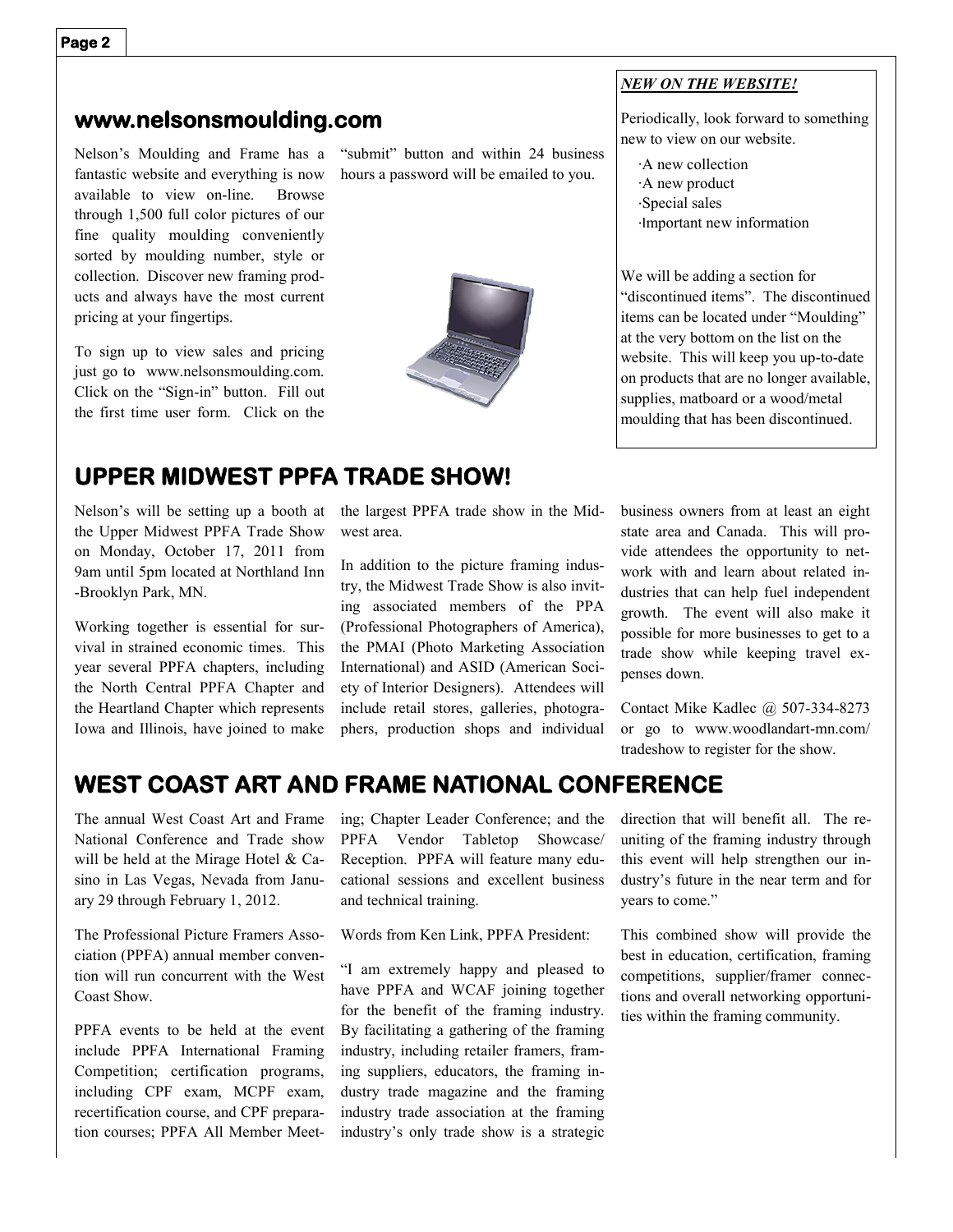#### **Page 3**

# **SALES...SALES...SALES...SALES...SALES...SALES...SALES!!!**

#### *METAL SALE!*

The sale you've been waiting for! It's Back!!! Order metal chops and you will save!

What a great opportunity to stock your frame shop with some metal ready-mades in standard sizes. Or frame up some poster prints for the upcoming holiday season.

Sign in to our website and click on "Sales" for more details.

Call 1-800-289-2467 to order today!

### **TRU VUE GLASS SALE!**

A super five day only sale. Don't miss this awesome sale. A super time to stock up on the high end glass like Museum or AR Reflection-Free. Call your customer service representative or sign in on our website for full details.

Nelson's is offering length specials. Your Sales Representative will be contacting you to let you know the details, or give Sharon a call at 1-800-289-2467 and she will be happy to assist you.

*LENGTH SALE!*



# **13TH EDUCATIONAL SEMINAR WILL BE APRIL 29, 2012!**

Nelson's Moulding and Frame is excited to begin the planning process for our 13th annual Spring Educational Seminar scheduled for April 29, 2012.

We are honored to be partnering with the Great Lakes Chapter PPFA, due to their collaboration, we will be hosting the PPFA Print Frame Competition during the Educational Seminar. Additionally, the CPF Exam will

also be taking place. The Educational Seminar will be a one day event on Sunday, April 29, 2011. The exam will take place on Saturday, the day prior. Nelson's would like to offer a wood chop at no charge for the Print Frame Competition. However, it is not necessary to utilize a Nelson's Frame in the PPFA Competition Piece.

We are looking for topic ideas for the semi-

nar, there have been many requests for a class on mounting. If you have some other topic ideas, please contact Yvonne at 1-800-289-2467.



### **ADVERTISING**

Nadine Hunt, owner of Green Pine Arts in West Branch, won an advertising certificate at one of Nelson's Educational Seminars. Nadine decided to advertise for her frame shop in the local newspaper, Ogemaw County Herald. Nadine also decided to utilize the local radio station WBMI 105.5 FM with 31 spots.

She carefully chose the month of October to launch her advertising campaign, because October is National Art & Framing Month. A discount of 20% off of Nelson's Frames was incorporated into the advertising campaign. She also repeated the newspaper ad in a poster that was hung in local stores.

The newspaper ad was exceptional. Full color photos were used, with a large, bold print emphasizing her frame shop name. A complete address with a landmark was used to assist customers to her shop; including store hours and a phone number. The radio ad discussed different items a person could frame, 20% off a Nelson's frame

and other gift items available at her shop.

Nadine stated she felt the advertising was successful. The radio station WBMI is a Country and Western station that primarily focuses on the West Branch area. Most stores and businesses are tuned into that station and a large percentage of her customers listen to it. The radio ad was the most successful in drawing customers into her shop.

Nadine felt that the advertising brought forth an earlier Christmas rush because of the 20% off a Nelson's Frame. Most customers brought in items to frame for a holiday gift. Advertising your frame shop using a strong local channel plants "seeds" in customers minds, eventually they find their way to your shop.

### **HOUSEKEEPING ITEMS**

#### *DISCONTINUED SUPPLY ITEMS*

Please note the following supplies have been discontinued:

### **S2705 NON-RETAILED PACKAGED**

(M-2200 Wallbuddies for metal sectional Frame 11x14 or larger. The S2701 Retail packaged Wallbuddies is still available.)

#### **S2707 NON-RETAILED PACKAGED**

(W-3300 Wallbuddies for wood frames and mirrors 26x34 and larger. The S2703 Retail Packaged Wallbuddies is still available.)

### *PRICE INCREASE!*

Please note that a price increase on Econospace, Framespace, and Rabbetspace will go into effect on October 14, 2011.